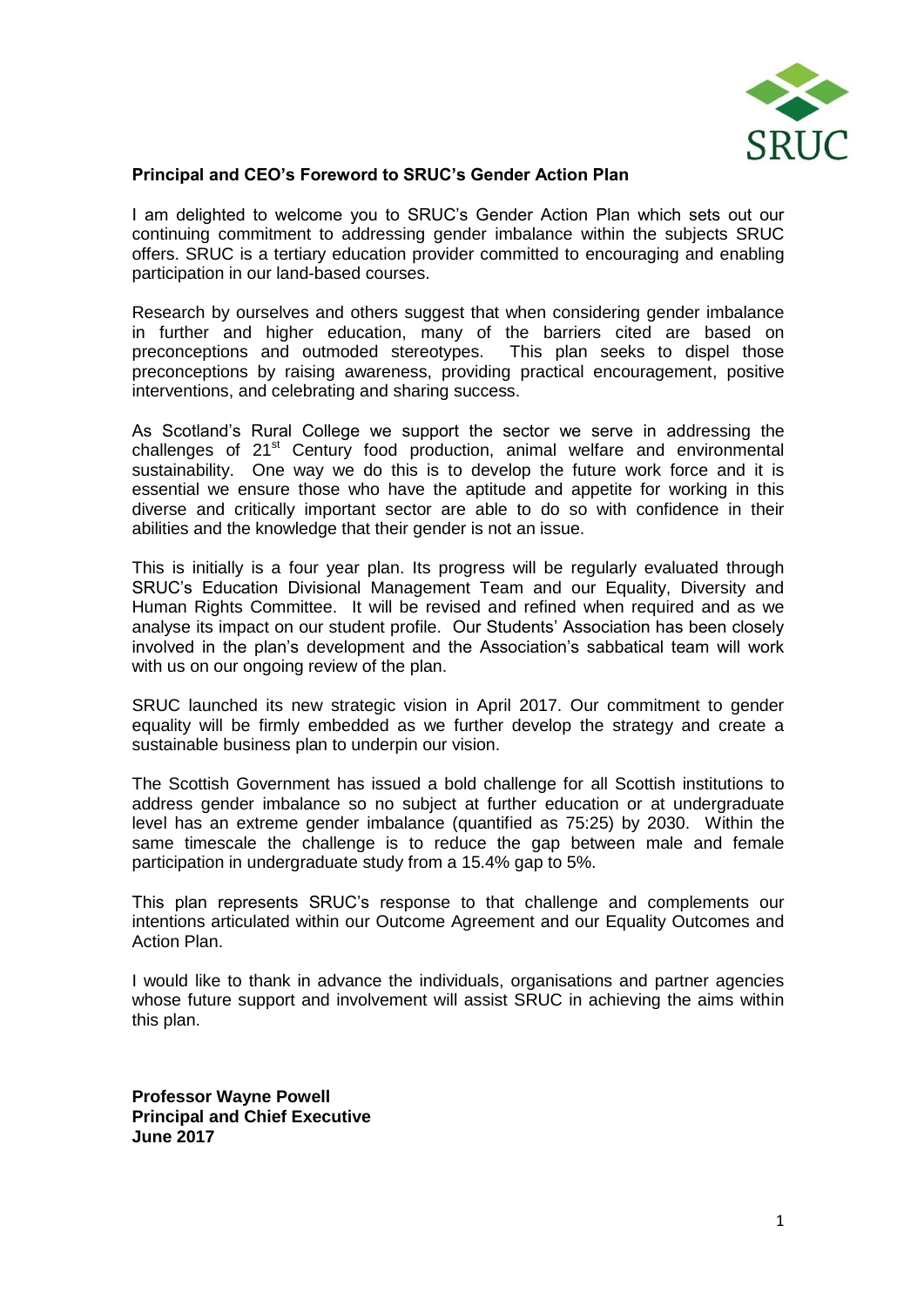# **Background**

SRUC, the legal title for the institution, was formed on 1 October 2012 from the merger of four 'legacy colleges' - Barony, Elmwood, Oatridge and the Scottish Agricultural College (SAC). The merger has created an integrated institution delivering tertiary education, research and consultancy to serve a wide range of stakeholders in agriculture, land and the rural sector.

We are a designated higher education institution and are recognised by the Scottish Funding Council (SFC) as a Small Specialist Institution. SRUC also receives funding from the Scottish Government Rural and Environmental Science and Analytical Services Division for research and consulting activity. We have close links with industry across all of our education, research and consulting activities.

With over 5000 students and 1329 employees SRUC operates its main education activities from six campuses, including four education farms: Aberdeen, Ayr, Barony (nine miles from Dumfries), Edinburgh, Elmwood (in Cupar, Fife) and Oatridge (in Ecclesmachan, West Lothian). Research activity is focused primarily at the Edinburgh campus (with additional facilities at the Bush Estate, including the Roslin Institute Building shared with the University of Edinburgh), with other activity at a number of locations including the Aberdeen and Ayr (Auchincruive) campuses, and the four research farms SRUC operates. Consultancy activity is delivered through a network of 26 consultancy offices spread across Scotland and northern England and eight veterinary disease surveillance centres in Scotland.

#### *Vision*

SRUC's overarching vision is focused on:

## **"Leading innovation and sustainable development in agriculture, land and the rural sector"**

The vision can be further articulated in that **"SRUC is recognised for its global and local impact on food and environmental security through world-class research, education, training and consulting"**.

We will achieve this vision through the following global aim:

 To provide world-leading research, innovation, education, training and consulting, in support of global food and environmental security, sustainable rural development, and animal and human wellbeing.

#### *Mission*

SRUC's mission is to be:

### **"Committed to excellence and innovation in the advancement, communication and translation of knowledge throughout the rural sector".**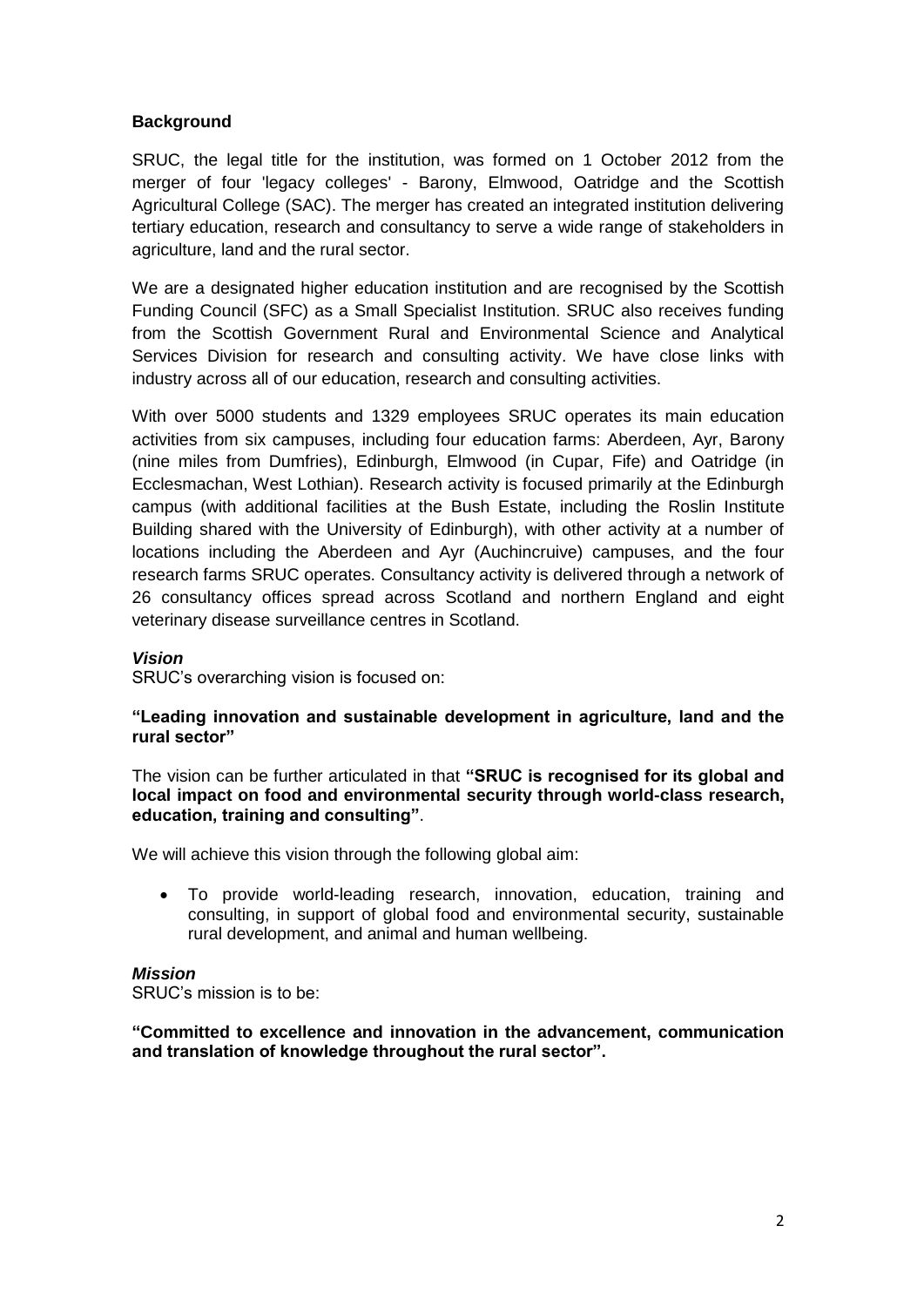# *Aims*

SRUC's aims are to:

- Build a culture of educational excellence through the development of a Rural University College with degree awarding powers.
- Be a top UK agriculturally-focused HEI with increased global links and impact.
- Create a new FE/HE model for Scotland with innovative delivery of academic and practical expertise to enhance articulation and progression opportunities.
- Provide an enabling culture that supports our staff, students, stakeholders and our institution in achieving our vision and mission.

## *Values*

SRUC's values were created by staff to shape the way we behave within the organisation and to describe how we deliver our services to customers and stakeholders.

The values are summed up by the acronym RISE:

- Respect
- Innovate
- Support
- Excel

"We will RISE to our values; RESPECT everyone's contributions, INNOVATE for success and SUPPORT each other to EXCEL in everything we do".

### *The current SRUC position*

In responding to SFC's aim for the sector to move to no more than a 25:75 gender balance by 2030 in all subjects delivered in Scotland, SRUC has reviewed its current 2016-17 student enrolment gender balance. SRUC does not deliver in any of the subjects cited as sector priorities and therefore we have undertaken our own analysis.

Our overall enrolment is fairly evenly balanced with an overall gender balance of 50.1% Female: 49.8% Male

At FE this is 46.2% Female : 53.8% Male At HE this is 53.4% Female : 46.4% Male

It is considered that this reversal is due to the availability of certain subjects at only one level. The HE split compares favourably with the sector situation in where there is currently a 15.4% gap between female and male undergraduates

Investigation into specific subject areas presents a more challenging situation. SRUC's superclasses (as termed by the SFC) have been identified by reviewing data prepared on the basis of the 17 subject areas we promote in our 2018 prospectus.

We have looked at the overall balance, and balance at both FE and HE (recognising that not all subjects offer at both levels). We have also looked applications and enrolments. These provide our benchmarks for monitoring progress for the next four intakes (until academic year 2020/21)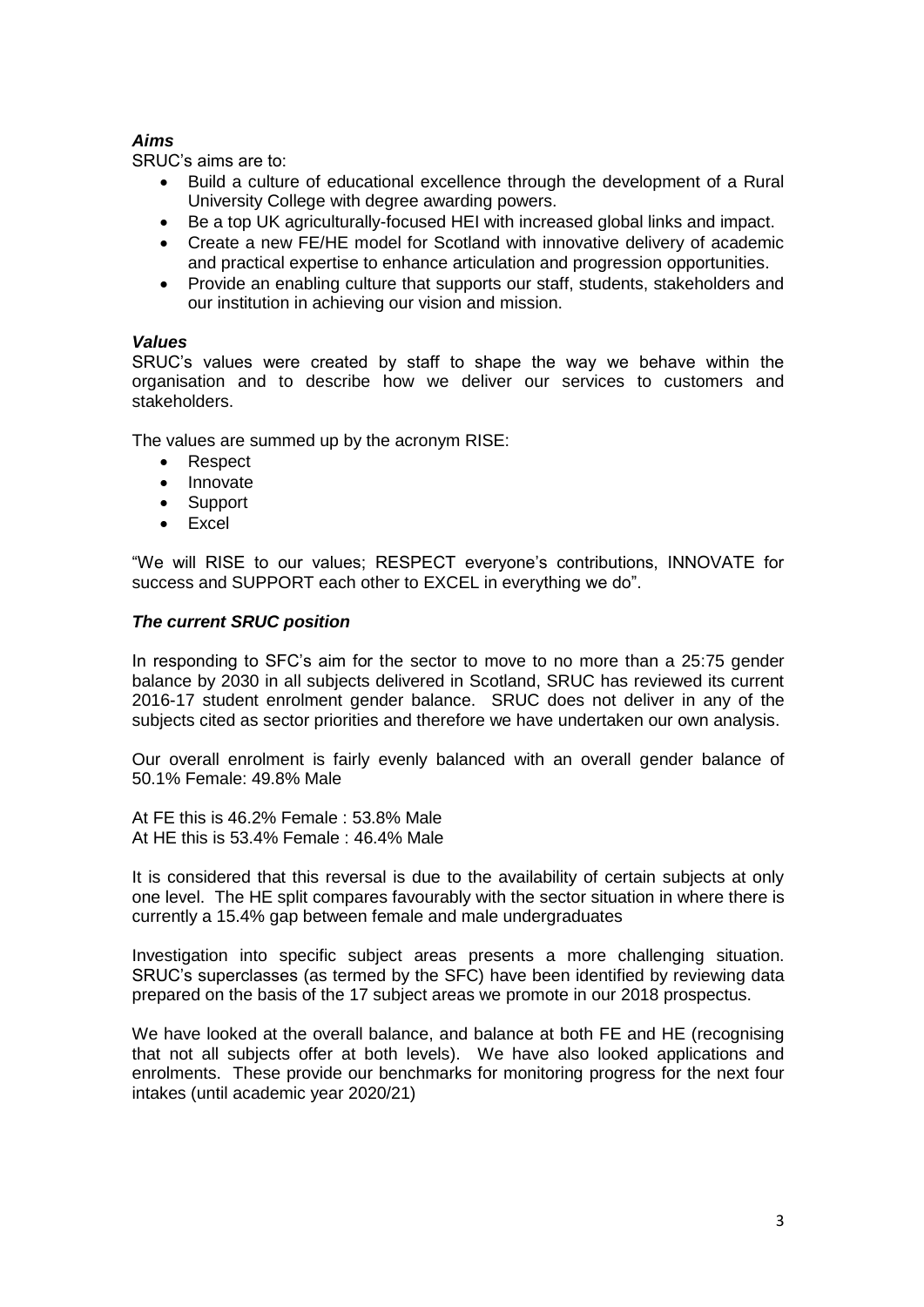Of the 17 SRUC subjects areas, the following have a gender imbalanced enrolment split at both FE and HE and are therefore superclasses:

| <b>SRUC superclass</b>           | Student gender imbalance |
|----------------------------------|--------------------------|
| <b>Animal Care</b>               | Females exceed 75%       |
| Golf Management and Greenkeeping | Males exceed 75%         |
| Horsecare and Forgework          | Females exceed 75%       |
| Landscaping                      | Males exceed 75%         |
| Vet Nursing                      | Females exceed 75%       |

In addition the following subjects at FE have a gender imbalanced enrolment

| <b>SRUC superclass</b>                 | Student gender imbalance |
|----------------------------------------|--------------------------|
| Agriculture                            | Males exceed 75%         |
| Countryside and Conservation           | Males exceed 75%         |
| Land-based Engineering                 | Males exceed 75%         |
| <b>Forestry and Arboriculture</b>      | Males exceed 75%         |
| <b>Rural Skills and Access courses</b> | Males exceed 75%         |
| Sport and Professional Golf            | Males exceed 75%         |

The Action Plan sets out the activities which SRUC believes will assist in the eventual achievement of no SRUC superclass having a gender imbalance which exceeds 75% by 2030. Many of the activities are generic, but in their implementation we will remain mindful of the above subject areas and seek to positively highlight them to future students and their influencers. In addition, targeted action at programme level will emerge as a result of the findings of quality enhancement annual review.

This is already underway with the work SRUC is undertaking as part of the Equality Challenge Unit supported Attracting Diversity project. This focuses on understanding and addressing the reasons for a male imbalance on our FE land-based engineering courses and a female imbalance on our HE Vet Nursing courses. SRUC is learning from this project and appropriate project actions are being rolled and have been included within this Action Plan.

We would also stress that our promotional approach has always been to 'keep it real' and we only use SRUC students in our visual promotion of our student body. This can clearly hinder the aspiration to promote visual gender equality but one we will strive to overcome.

Whilst certain SRUC staff have specific responsibilities in this plan's delivery, it is important to recognise that each member of the SRUC community has a responsibility at all times to address gender stereotyping and gender inequality, and promote opportunity for all.

#### Employees

SRUC is committed to valuing diversity, advancing equality of opportunity and respecting human rights in all aspects of our activities. All employees and learners in everything they do, must understand, recognise and accept their individual duties and responsibility in this regard. Discriminating, harassing or victimising others, through intentional or unintentional actions or behaviour, will not be accepted nor tolerated and corrective action will be taken where the need arises.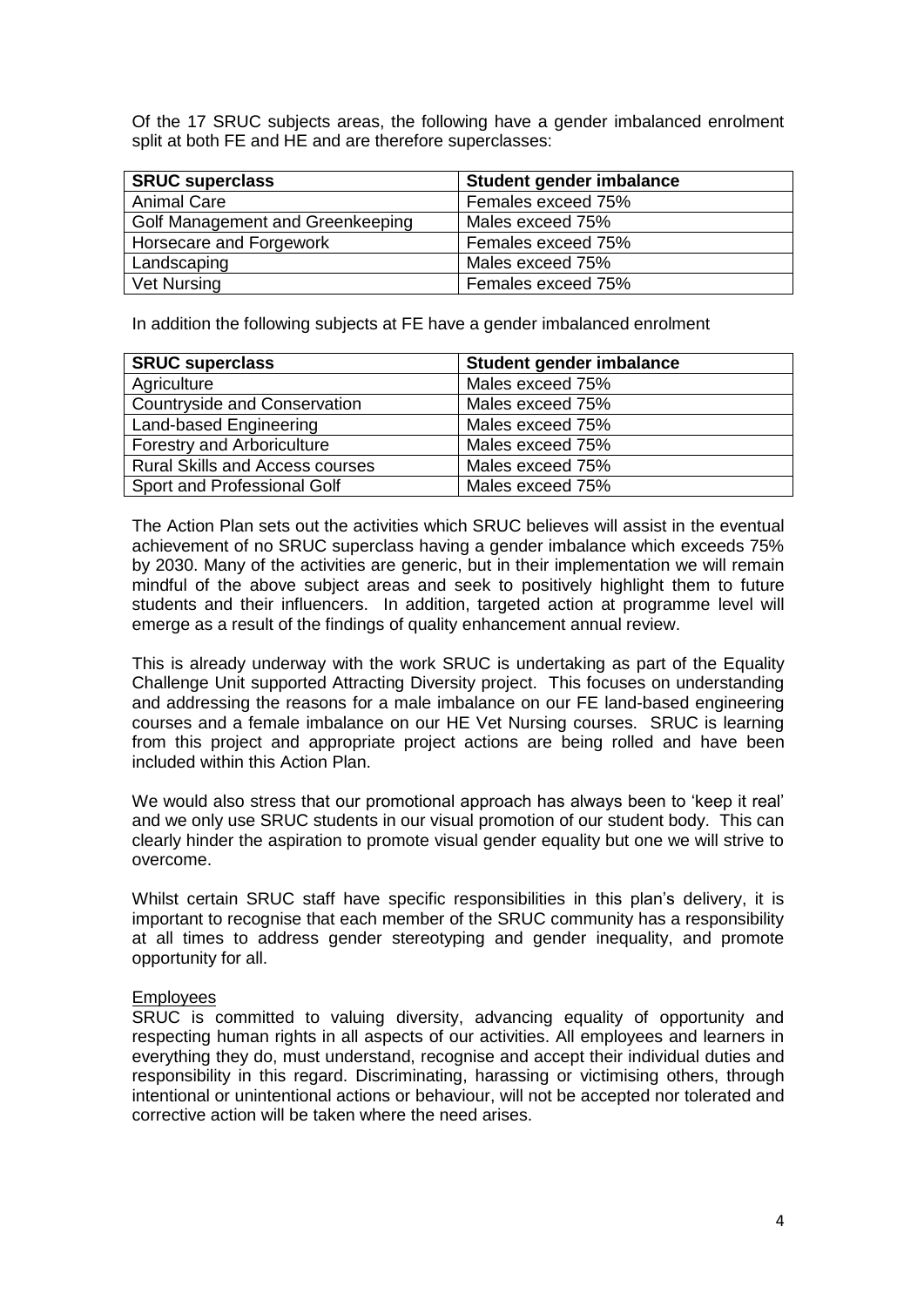### Managers

All line managers have responsibility for leading by example and ensuring that equality, diversity and human rights provisions, policies, practice, and procedures are upheld. Senior management in SRUC has a collective responsibility to ensure that SRUC is an enabling and appropriately resourced environment. This includes ensuring fairness and impartiality in the selection, management and development of employees as well as in our service delivery. Line managers are also expected to assist with the promotion and effective delivery of the equality impact assessment process and with the, monitoring, evaluation and annual reporting of equality and diversity activities and initiatives.

## Learners

Learners at all levels must understand, recognise and accept individual responsibility for equality and diversity within SRUC. Examples include classroom studies, field trips, practical sessions, work/study placements, social activities and when resident or a guest in SRUC accommodation. This means not discriminating, harassing or victimising against others, whether intentional or not, and taking remedial action where the need arises. It is about recognising, respecting and valuing everyone's differences.

Learners input into SRUC equality, diversity and human rights work is essential and there are opportunities throughout the academic year to influence current and future policies, procedures and practices.

## Contractual and Service Providers

All contractors and service providers on behalf of SRUC are responsible for complying with policies aimed at achieving our equality outcomes and any equality conditions in contracts or agreements. SRUC aims to ensure that appropriate conditions are inserted in contracts and/or agreements with external service providers and partners. This will include those who provide work placement opportunities for our students.

## *SRUC staff profile*

As a provider of education, research and consultancy closely aligned with one sector, it is important that our staffing profile is seen to be challenging outmoded stereotype perceptions. We understand the potential of positive role models in nurturing and supporting aspiration. It is encouraging that within SRUC's Education Division female staff members with management and teaching roles outnumber males colleagues by 6.5 percentage points with an overall staffing profile split of 41.6% male and 58.45 female.

SRUC have appointed an Equality Champion, with specific focus on gender equality. Champions play a key role in promoting a positive working environment and in embedding mainstreaming and inclusion activities in SRUC. They also advocate equality, diversity and human rights as key elements in all business planning activities in SRUC. As set out in our Equalities Action Plan, SRUC plans to appoint Equality Champions for all protected characteristics.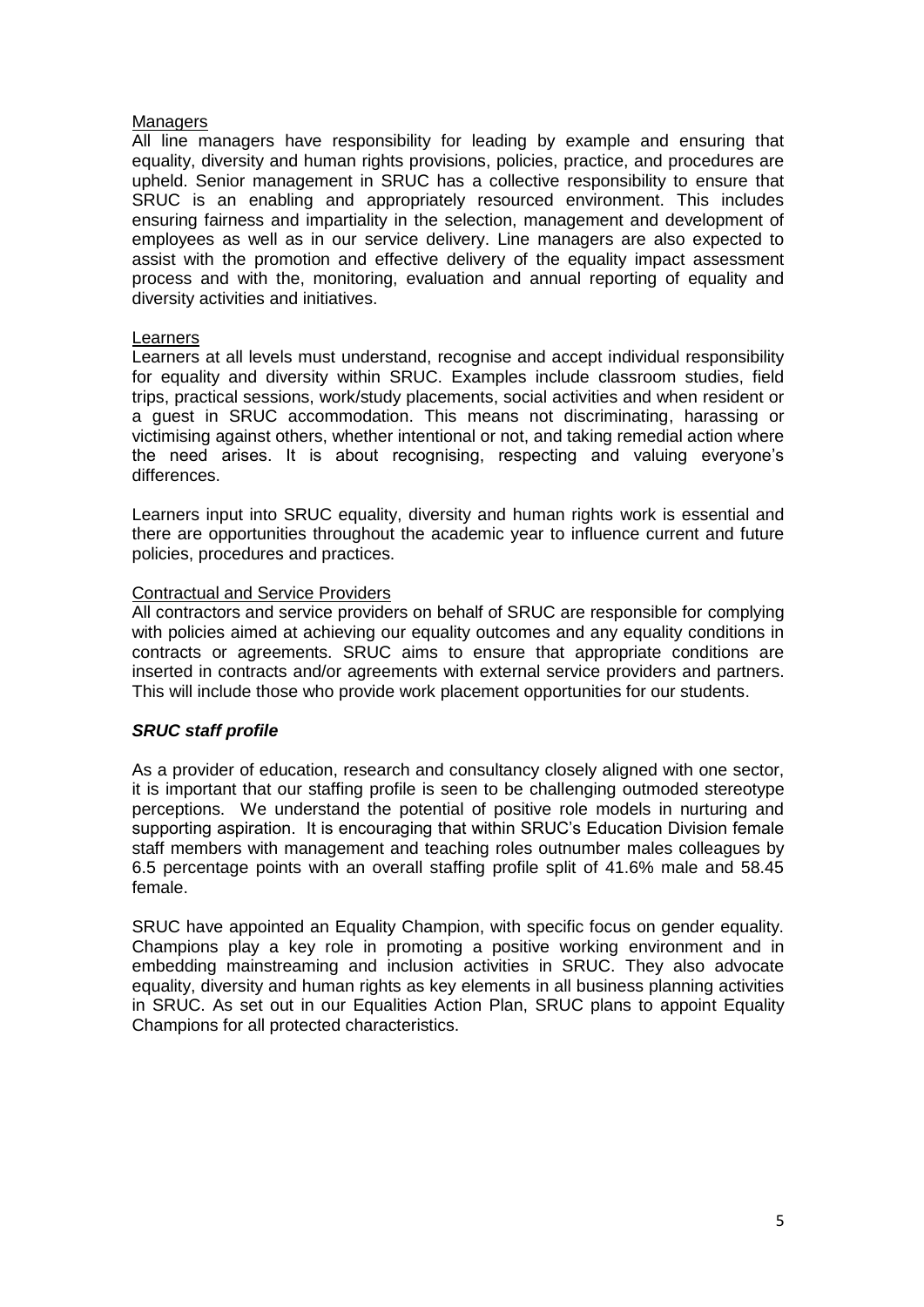## *Action Plan 2017-2020*

## *SRUC's three Equality Outcomes are fundamental to the aim and content of the following Action Plan.*

- 1. Equality and diversity is firmly embedded in our management, leadership and governance structures and practice, ensuring equality of opportunity of employees, learners and stakeholders in recruitment, retention and progression.
- 2. SRUC embraces a culture which is underpinned by dignity and respect, values all employees, learners and stakeholders resulting in parity of experience in an inclusive learning and working environment.
- 3. Employees and students from all backgrounds are encouraged to achieve high levels of success and attainment.

Whilst the following Action Plan specifically addresses gender, when undertaking the actions, we are mindful of equality for all. We seek to encourage and support the aspirations of those with other protected characteristics and provide an accessible and inclusive land-based learning environment which is welcoming and inspiring.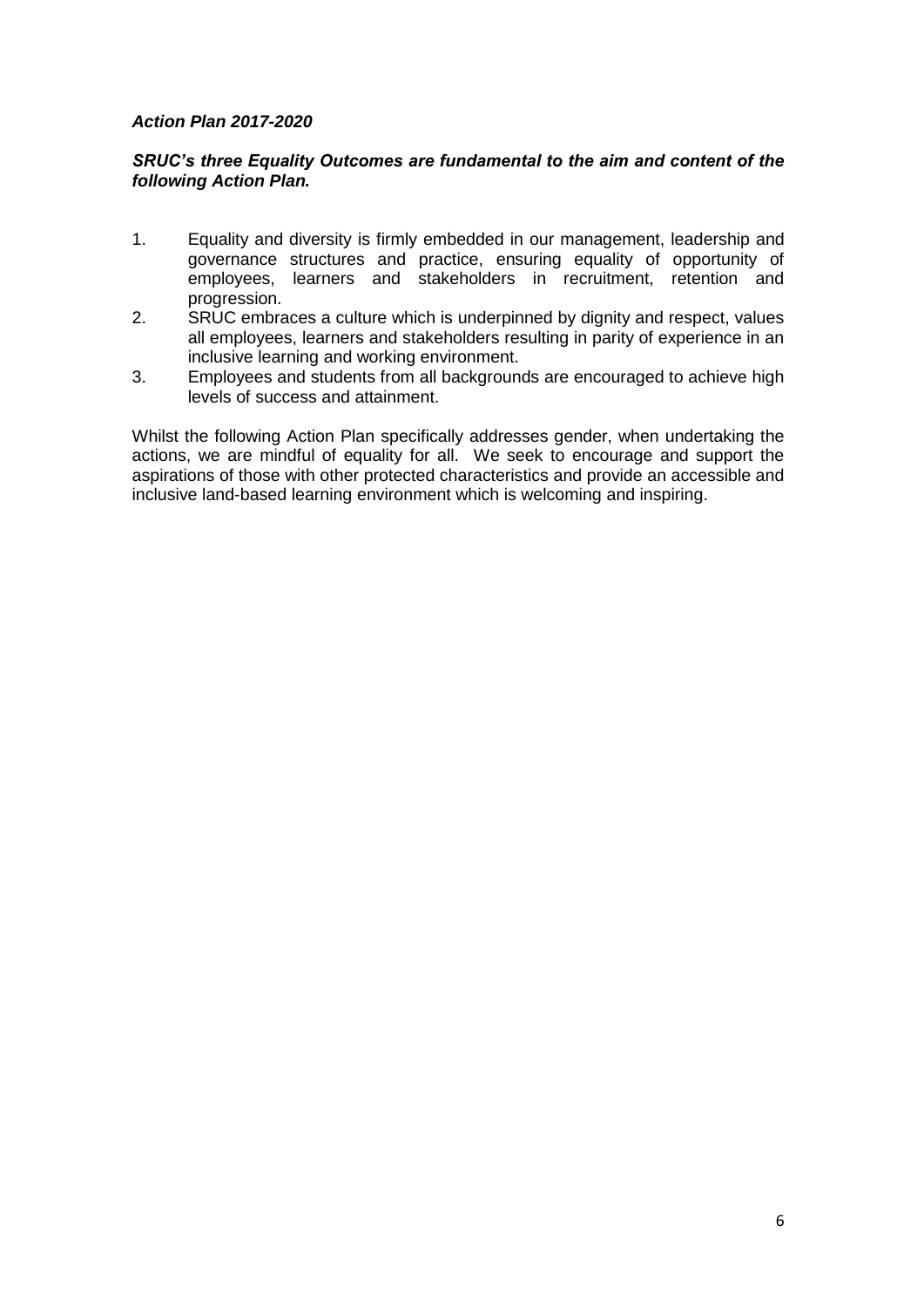| <b>SRUC GENDER ACTION PLAN 2017-2020</b>                                                                                                                                                                                                                                                                                                     |                                                                                                                   |  |  |  |  |
|----------------------------------------------------------------------------------------------------------------------------------------------------------------------------------------------------------------------------------------------------------------------------------------------------------------------------------------------|-------------------------------------------------------------------------------------------------------------------|--|--|--|--|
| Aim                                                                                                                                                                                                                                                                                                                                          | <b>Milestone Aim</b>                                                                                              |  |  |  |  |
| By 2020-21, increase by 5 percentage points, the minority gender<br>share in each of the imbalanced SRUC superclasses at both FE and<br>HE. The overall SRUC combined FE and HE student population has<br>an almost equal gender balance of 50.1% female and 49.8% male. At<br>application stage this balance is 63.4% female and 36.6% male | Improve the gender balance in each of the identified HE and FE<br>superclass by 4.2% percentage points by 2019-20 |  |  |  |  |
| By 2030, no subject to have a 75:25 imbalance. Currently of SRUC's<br>13 subjects at FE level, 10 have an extreme gender imbalance and<br>of SRUC's 14 subjects at HE level 5 have an extreme gender<br>imbalance                                                                                                                            | 50% reduction in the number of superclasses with an extreme gender<br>imbalance (75:25) by 2025                   |  |  |  |  |
| To bring the overall gap between male and female participation in<br>undergraduate study from a current 7% gap to 5% by 2030. SRUC is<br>currently well below the sector 15.4% male: female gap                                                                                                                                              | SRUC will seek to reduce its gap to 6% by 2020/21                                                                 |  |  |  |  |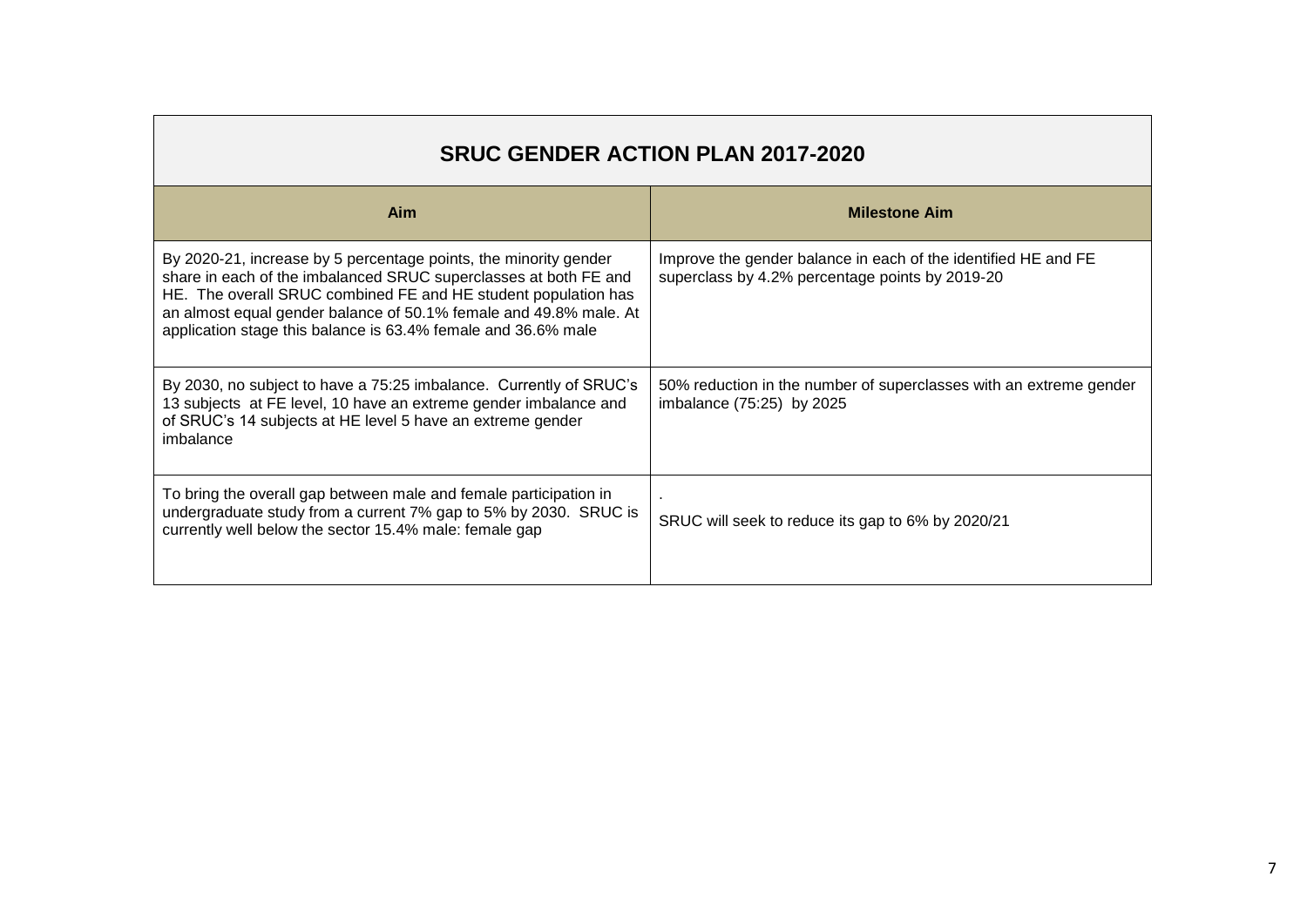|     | <b>THEME 1 - INFRASTRUCTURE</b> |                                                              |                                                                                                                                                                                                                                                                                                              |                                                                                                                                              |                                                                                                                 |                                                                                                                                                  |                                       |  |
|-----|---------------------------------|--------------------------------------------------------------|--------------------------------------------------------------------------------------------------------------------------------------------------------------------------------------------------------------------------------------------------------------------------------------------------------------|----------------------------------------------------------------------------------------------------------------------------------------------|-----------------------------------------------------------------------------------------------------------------|--------------------------------------------------------------------------------------------------------------------------------------------------|---------------------------------------|--|
|     | Area                            | Aim                                                          | <b>Action</b>                                                                                                                                                                                                                                                                                                | <b>Measurements for</b><br>achieving the action                                                                                              | Impact or<br>success measure                                                                                    | <b>Timescale for</b><br>delivery                                                                                                                 | Responsible<br>lead(s)                |  |
| 1.1 | Organisation                    | Gender balance<br>leadership                                 | To increase the number of female<br>Board members                                                                                                                                                                                                                                                            | Compliance with legislation                                                                                                                  | Increase in female<br>Board members to<br>achieve the required<br>50;50 gender balance<br>by 2020               | 2020                                                                                                                                             | <b>SRUC Board</b>                     |  |
| 1.2 | Organisation                    | Embed gender equality<br>within SRUC's strategy.             | Equality Impact Assessment (EIA)<br>of the emerging SRUC strategic<br>plan and any<br>accompanying/supporting plans                                                                                                                                                                                          | Gender neutral language,<br>positive representation of<br>gender in examples and<br>images                                                   | EIA for the Strategic<br>Plan and any<br>accompanying/<br>supporting plans                                      | Ongoing                                                                                                                                          | Head of<br>Communications             |  |
| 1.3 | Organisation                    | Cross-college gender<br>celebration                          | Role out the Equality Champion<br>model which includes an Equality<br>Champion for gender                                                                                                                                                                                                                    | A culture of the SRUC<br>community celebrating<br>female contribution and<br>achievement at International<br>Women's day                     | Year by year increase<br>in numbers of male<br>and female staff and<br>students celebrating<br>together         | Review of<br>participation<br>in the pan<br><b>SRUC</b><br>International<br>Women's Day<br>lecture after 5 <sup>th</sup><br>year (March<br>2020) | <b>Gender Equality</b><br>Champion/HR |  |
| 1.4 | Organisation                    | Senior management<br>oversight of gender<br>balance activity | Equality and Diversity considered at<br>Divisional level through the<br><b>Education Divisional Management</b><br>Team (DMT) (which reports to the<br>Executive Management Team) and<br>the Student Support and<br>Engagement Committee (which<br>reports through to the Learning and<br>Teaching Committee) | Standing agenda item at<br>each meeting plus quarterly<br>review against this action<br>plan by the Education DMT<br>commencing October 2017 | Identification of<br>Divisional action (with<br>clear Education DMT<br>support) in response<br>to issues raised | Ongoing                                                                                                                                          | Student<br>Experience<br>Manager      |  |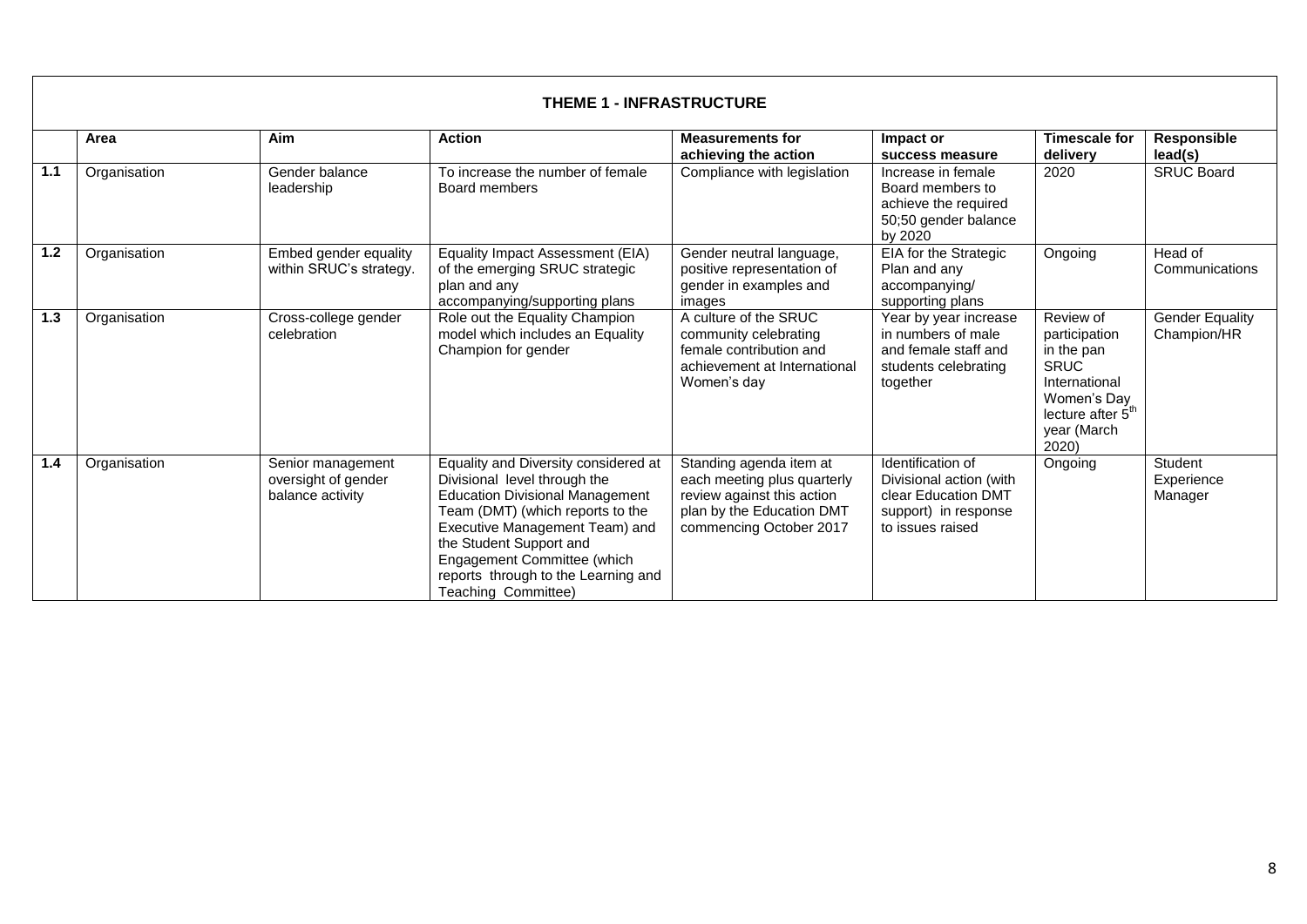|     | Area         | Aim                                                                                                                                | <b>Action</b>                                                                                                                                 | <b>Measurements for</b>                                                                                                                                                                                                                                             | Impact or                                                                                                                                                                                                                   | <b>Timescale for</b>                         | <b>Responsible</b>                             |
|-----|--------------|------------------------------------------------------------------------------------------------------------------------------------|-----------------------------------------------------------------------------------------------------------------------------------------------|---------------------------------------------------------------------------------------------------------------------------------------------------------------------------------------------------------------------------------------------------------------------|-----------------------------------------------------------------------------------------------------------------------------------------------------------------------------------------------------------------------------|----------------------------------------------|------------------------------------------------|
|     |              |                                                                                                                                    |                                                                                                                                               | achieving the action                                                                                                                                                                                                                                                | success measure                                                                                                                                                                                                             | delivery                                     | lead(s)                                        |
| 1.5 | Organisation | Commitment to gender<br>equality within equality<br>outcomes                                                                       | Equality outcomes embrace all<br>protected characteristics                                                                                    | Equality outcomes:<br><b>Embed Equality &amp;</b><br>Diversity in our<br>management,<br>leadership and<br>governance structures<br>and practice<br>2.<br>Develop a culture                                                                                          | Quarterly meetings of<br>SRUC Equality, Human<br>Rights and Inclusion<br>(EHRI) Committee<br><b>EHRI Committee</b>                                                                                                          | 3-monthly<br>review (2107 -<br>2021)         | <b>HR/EMT</b>                                  |
|     |              |                                                                                                                                    |                                                                                                                                               | underpinned by dignity<br>and respect, valuing all<br>employees, learners<br>and stakeholders to<br>enable parity of<br>experience in an<br>inclusive learning and<br>working environment                                                                           | outputs reported to<br><b>SRUC Board and EMT</b><br>to encourage top-down<br>leadership approach<br>SRUC DMT agendas                                                                                                        | 3-monthly<br>review (2107 -<br>2021)         |                                                |
|     |              |                                                                                                                                    |                                                                                                                                               | 3.<br>Promote equality of<br>opportunity for<br>employees, learners<br>and stakeholders in<br>recruitment, retention<br>and progression                                                                                                                             | include Equality &<br>Diversity progress<br>reports as standing<br>agenda items to<br>translate plans into<br>operational delivery<br>models                                                                                | Monthly review<br>Ongoing                    |                                                |
| 1.6 | Staff        | To review and where<br>required improve the<br>gender balance within<br>the teaching teams of<br>gender imbalanced<br>superclasses | Review of current staffing to identify<br>where to focus activity when natural<br>wastage/delivery needs present an<br>opportunity to respond | Regular review of SRUC<br>Equalities Data (2017) to<br>analyse areas of imbalance<br>and inform decision making<br>on recruitment and retention<br>Exit interview details collated<br>to monitor gender influence<br>on attrition levels and<br>reasons for leaving | SRUC employee<br>demographics reviewed<br>year-on-year to identify<br>emerging trends/ areas<br>for concern.<br>Analyses undertaken<br>pan-SRUC; at<br>Divisional level and<br>within curriculum/<br>functional departments | First review<br>September<br>2017<br>Ongoing | HR/Academic<br>Heads of<br>Department<br>(HoD) |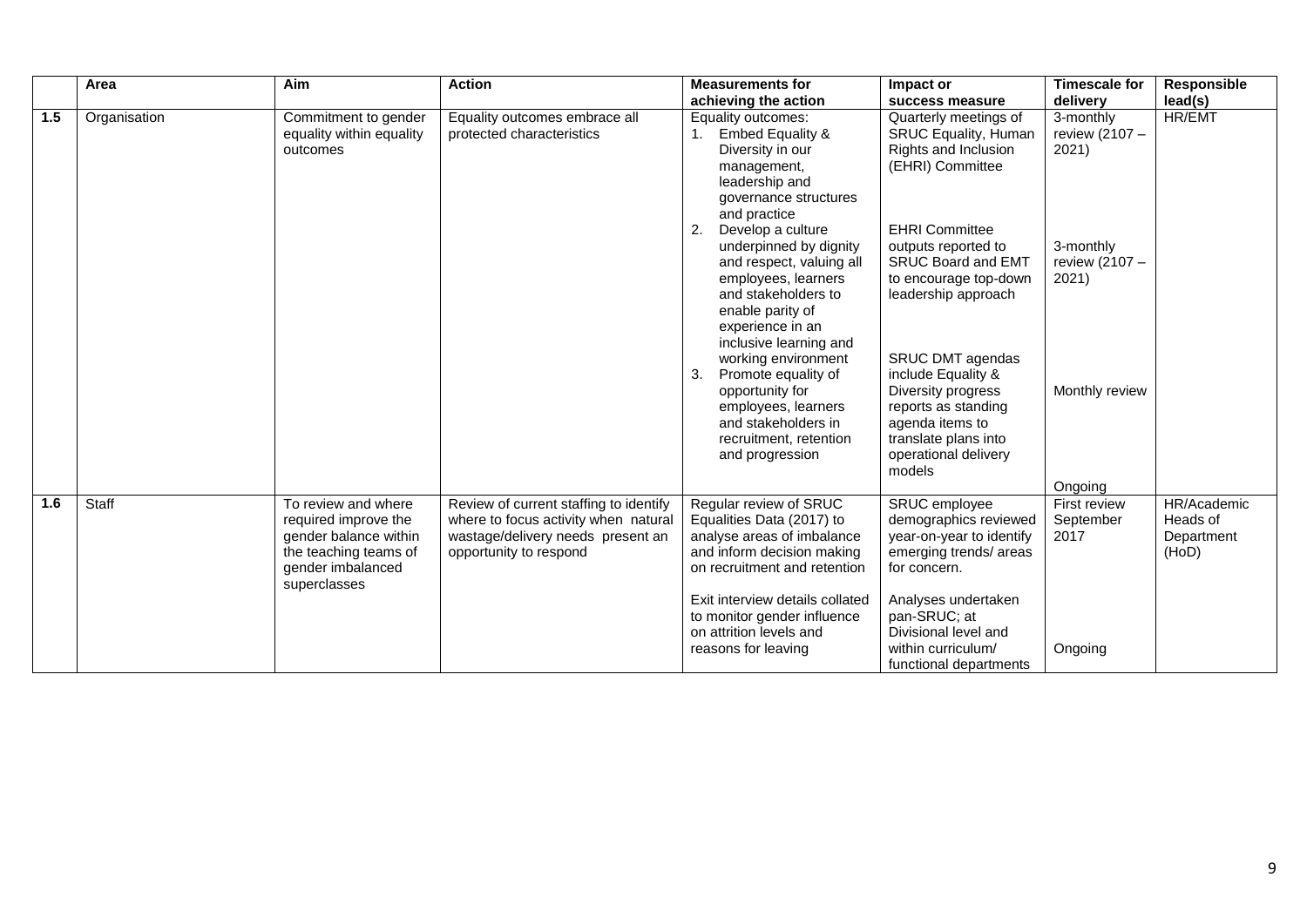|     | Area           | Aim                                                                                                                            | <b>Action</b>                                                                                                                                                                                                                                                                                                                                                      | <b>Measurements for</b>                                                                                                                                                | Impact or                                                                                                                                                                 | <b>Timescale for</b>                                                                                                                                                            | <b>Responsible</b>                                                                                                                                                                                                                                                    |
|-----|----------------|--------------------------------------------------------------------------------------------------------------------------------|--------------------------------------------------------------------------------------------------------------------------------------------------------------------------------------------------------------------------------------------------------------------------------------------------------------------------------------------------------------------|------------------------------------------------------------------------------------------------------------------------------------------------------------------------|---------------------------------------------------------------------------------------------------------------------------------------------------------------------------|---------------------------------------------------------------------------------------------------------------------------------------------------------------------------------|-----------------------------------------------------------------------------------------------------------------------------------------------------------------------------------------------------------------------------------------------------------------------|
|     |                |                                                                                                                                |                                                                                                                                                                                                                                                                                                                                                                    | achieving the action                                                                                                                                                   | success measure                                                                                                                                                           | delivery                                                                                                                                                                        | lead(s)                                                                                                                                                                                                                                                               |
| 1.7 | Individuals    | Increasing staff and<br>student capacity<br>through training and<br>CPD (internal and<br>external, online and<br>face to face) | All staff undertake a compulsory<br>equality on-line module. Equality is<br>included within face to face student<br>induction and the on-line Student<br>Handbook.<br>Specific awareness raising events<br>throughout the year. Attending and<br>disseminating relevant external<br>development opportunities offered<br>by QAA, CDN, UCAS, SPA, ECU<br>and others | Staff and students feel better<br>engaged with the gender<br>agenda. This will be<br>measured through the end of<br>year students' survey and<br>the SRUC staff survey | Each academic and<br>support department to<br>enable attendance at<br>one gender focussed<br>event annually and<br>facilitate feed back to<br>other department<br>members | Ongoing                                                                                                                                                                         | Learning and<br>Development<br>Manager/<br>Learner<br>Engagement<br>Manager/<br>Each academic<br>and support<br>department to<br>enable<br>attendance at<br>one gender<br>focussed event<br>annually and<br>facilitate feed<br>back to other<br>department<br>members |
| 1.8 | <b>Metrics</b> | Analysis of Applications<br>and Enrolments to<br>SRUC's superclasses<br>at FE and HE level                                     | Consideration of any % point<br>differences between applicant<br>gender imbalance and enrolled<br>student gender imbalance Reasons<br>for differences to be explored as<br>these may identify planned or<br>unwitting positive actions which can<br>be disseminated<br>It is to be noted that enrolment<br>figures will include progressing<br>students            | Superclass reports<br>prepared annually to<br>highlight noticeable<br>differences for consideration<br>by the Education DMT                                            | Necessary changes<br>introduced in the<br>admissions decision<br>making processes for<br>superclasses                                                                     | November<br>2017 and<br>annually<br>thereafter<br>( analysis)<br>December<br>2018 and<br>annually<br>thereafter<br>(review of<br>admissions<br>decision<br>making<br>processes) | Education<br>DMT/Education<br><b>Business</b><br>Support /Heads<br>of the Academic<br>HoDs                                                                                                                                                                            |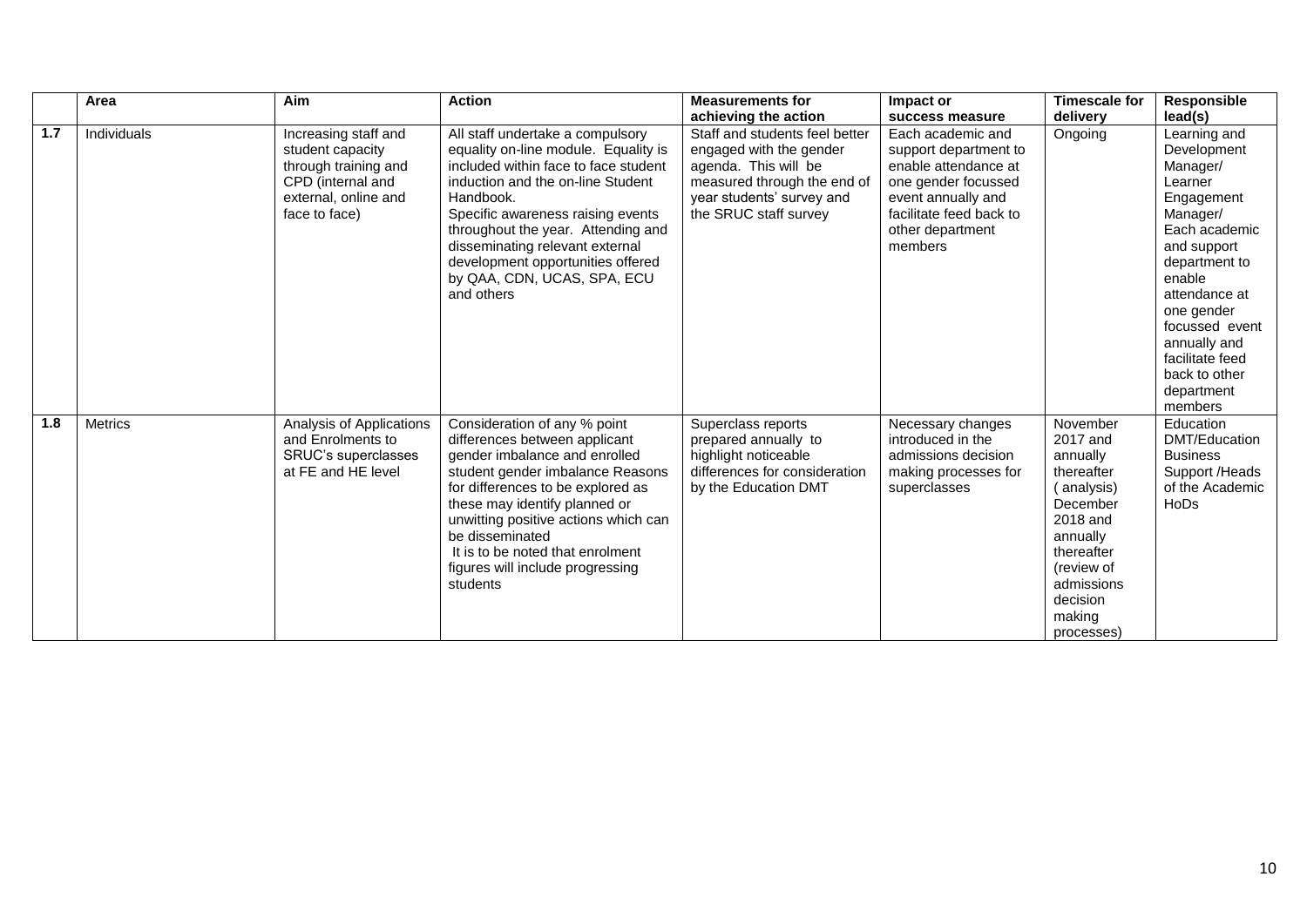|      | <b>THEME 2 - INFLUENCING THE INFLUENCERS</b>                      |                                                                                                  |                                                                                                                    |                                                                                                                                                                         |                                                                                                                                                                                                    |                                                                                                                            |                                                                                                                                                                                                                                          |
|------|-------------------------------------------------------------------|--------------------------------------------------------------------------------------------------|--------------------------------------------------------------------------------------------------------------------|-------------------------------------------------------------------------------------------------------------------------------------------------------------------------|----------------------------------------------------------------------------------------------------------------------------------------------------------------------------------------------------|----------------------------------------------------------------------------------------------------------------------------|------------------------------------------------------------------------------------------------------------------------------------------------------------------------------------------------------------------------------------------|
|      | Area                                                              | Aim                                                                                              | <b>Action</b>                                                                                                      | <b>Measurements for</b><br>achieving the action                                                                                                                         | Impact or<br>success measure                                                                                                                                                                       | <b>Timescale for</b><br>delivery                                                                                           | <b>Responsible</b><br>lead(s)                                                                                                                                                                                                            |
| 2.1  | SDS Careers Advisers,<br><b>Teachers</b>                          | Demonstration of<br>gender equality within<br>land-based subjects                                | Annual updating event at one or<br>more of our campuses                                                            | Inclusion of a session on<br>challenging gender<br>stereotyping                                                                                                         | Feedback from the<br>attendees                                                                                                                                                                     | Review each<br>year for the<br>duration of this<br>plan                                                                    | Marketing and<br>Student<br>Recruitment<br>Manager                                                                                                                                                                                       |
| 2.2. | Teachers, Career Advisers<br>and Parents                          | Positive statements on<br>gender equality                                                        | Reference to SRUC's Equality<br>Outcomes in the 2019 prospectus<br>onwards to demonstrate<br>commitment and action | Ongoing inclusion                                                                                                                                                       | Feedback from<br>audience groups                                                                                                                                                                   | Ongoing from<br>February 2018                                                                                              | Marketing and<br>Student<br>Recruitment<br>Manager                                                                                                                                                                                       |
| 2.3  | <b>Teachers, Career Advisers</b><br>and Parents                   | Publication to celebrate<br>the gender balance<br>within SRUC's staffing                         | Publication distributed to schools<br>and SDS, available at open<br>days/SRUC events and hosted<br>digitally       | Printed and digital versions<br>available showcasing gender<br>balance in early career<br>researchers, lecturers and<br>consultants. Press and social<br>media releases | Analytics on web and<br>social media, numbers<br>of printed copies<br>distributed                                                                                                                  | September<br>2018                                                                                                          | Communication/<br><b>HR/Student</b><br>Experience                                                                                                                                                                                        |
| 2.4  | Work Based Learning and<br>Placement provider<br><b>Employers</b> | Compliance with SDS's<br>contract arrangements<br>Equality in the work<br>place for our students | Meeting SDS gender requirements<br>within the contracts<br>Making employers aware of SRUC's<br>gender balance aims | Preparation of SDS contracts<br>Employers issued with<br>summary of SRUC's gender<br>equality aims                                                                      | SDS contracts being<br>awarded<br>Feedback from modern<br>apprentices, students<br>and employers included<br>within programme and<br>department annual<br>quality reviews and<br>enhancement plans | September<br>2017 for<br>summary<br>2017-18 to<br>commence<br>review as<br>individual<br>modern<br>apprenticeship<br>s end | Student<br>Experience<br>Manager/Comm<br>ercial Business<br>Manager/HR to<br>prepare<br>statement for<br>issue<br>Work Based<br>Learning<br>Manager/<br>Academic HoDs<br>to issue to<br>employer<br>partners and<br>undertake<br>reviews |
| 2.5  | Land-based sector                                                 | Women in Agriculture<br>breakfast                                                                | Event at Royal Highland Show                                                                                       | Event taking place                                                                                                                                                      | Media reaction<br>Social media reaction<br>Feedback collected                                                                                                                                      | Annual event                                                                                                               | Head of<br>Communications                                                                                                                                                                                                                |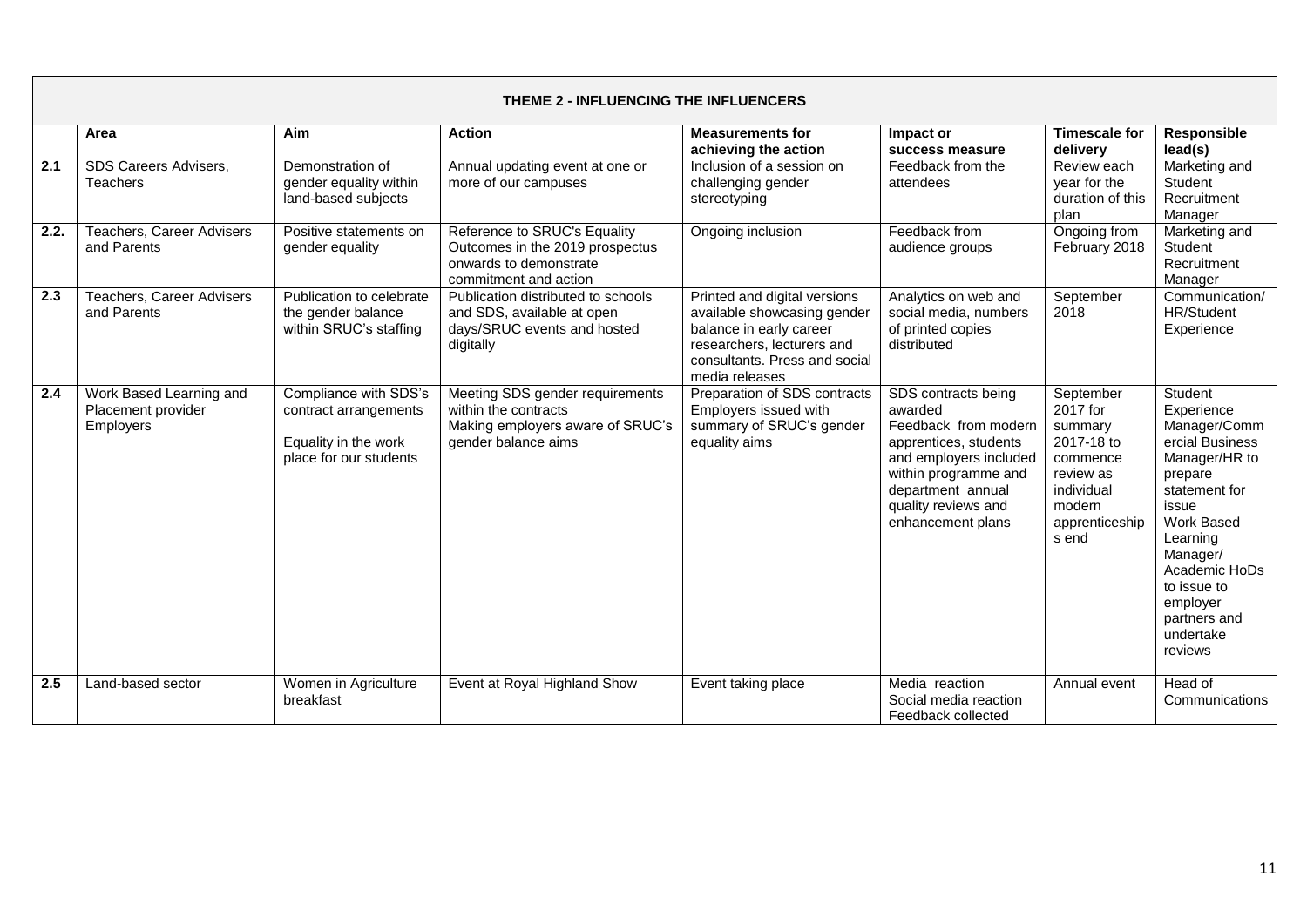|                  | <b>THEME 3 - RAISING AWARENESS AND ASPIRATION</b> |                                                                                       |                                                                                                                                                                                                                                                                                                                                         |                                                                                                |                                                                                                                                                                                                              |                                                |                                                                      |  |
|------------------|---------------------------------------------------|---------------------------------------------------------------------------------------|-----------------------------------------------------------------------------------------------------------------------------------------------------------------------------------------------------------------------------------------------------------------------------------------------------------------------------------------|------------------------------------------------------------------------------------------------|--------------------------------------------------------------------------------------------------------------------------------------------------------------------------------------------------------------|------------------------------------------------|----------------------------------------------------------------------|--|
|                  | Area                                              | Aim                                                                                   | <b>Action</b>                                                                                                                                                                                                                                                                                                                           | <b>Measurements for achieving</b><br>the action                                                | Impact or<br>success measure                                                                                                                                                                                 | <b>Timescale for</b><br>delivery               | Responsible<br>lead(s)                                               |  |
| $\overline{3.1}$ | Prospective and current<br>students               | Positive gender<br>messages                                                           | Each SRUC superclass to profile a<br>member of the delivery team who is<br>of the currently under-represented<br><i>gender</i>                                                                                                                                                                                                          | Profiles in the prospectus, on<br>the website and in Cultivate                                 | Increase in % of<br>applications from<br>under-represented<br>gender                                                                                                                                         | April 2018                                     | Marketing and<br>Student<br>Recruitment<br>Manager/<br>Academic HoDs |  |
| 3.2              | General public                                    | Campus public events                                                                  | Each campus to host an annual<br>public facing event (such as estate<br>day/open doors/farm Sunday)<br>emphasising opportunities for all in<br>the land-based sector                                                                                                                                                                    | Events taking place                                                                            | Numbers attending to<br>grow each year                                                                                                                                                                       | Ongoing                                        | Campus<br>MSRO/Senior<br>Tutor/Dean of<br>Campus                     |  |
| 3.3              | <b>Current students</b>                           | Challenging gender<br>imbalance in the work<br>place session at annual<br>career fair | Open session designed to equip<br>students with the confidence to<br>pursue their goals. Senior pupils of<br>local high schools are invited to the<br><b>Careers Fair</b>                                                                                                                                                               | Session taking place                                                                           | Numbers attending<br>the session.<br>Longer term<br>increased Information<br>on career<br>destinations of former<br>students and use of<br>profiles in promotional<br>materials                              | November<br>2017 and<br>annually after<br>that | Learner<br>Engagement<br>Manager                                     |  |
| 3.4              | <b>Current students</b>                           | Embedding gender<br>equality within the<br>curriculum for all students                | Academic teams and departments<br>to review gender imbalance as part<br>of quality enhancement plan and<br>ensure all students irrespective of<br>gender are treated equally and<br>offered the same opportunities.<br>Attention should be given to<br>examples provided in teaching and<br>any practical /case study based<br>learning | Feedback from students<br>through Student Liaison<br>Groups (SLGs) and unit<br>evaluations     | Performance<br>indicators on<br>retention and<br>achievement of male<br>and female students                                                                                                                  | Ongoing-<br>annual activity                    | Quality team and<br>Academic HoDs                                    |  |
| 3.5              | <b>Current students</b>                           | Student campaigns<br>which raise awareness<br>of gender issues                        | Partnership working with student<br>liberation groups to raise awareness<br>of the diversity of the student body<br>through events and campaigns<br>including International Women's<br>day, Violence against Women,<br>Purple Friday etc                                                                                                | Student involvement in<br>planned events, staff email<br>sign off pledges, numbers<br>engaging | Feedback in student<br>surveys, campus<br>Student Liaison<br>Committees,<br><b>SRUCSA Executive</b><br>meetings, students<br>coming forward to<br>promote SRUC and<br>their role and<br>experience within it | Ongoing                                        | Learner<br>Engagement<br>Manager/SRUCSA                              |  |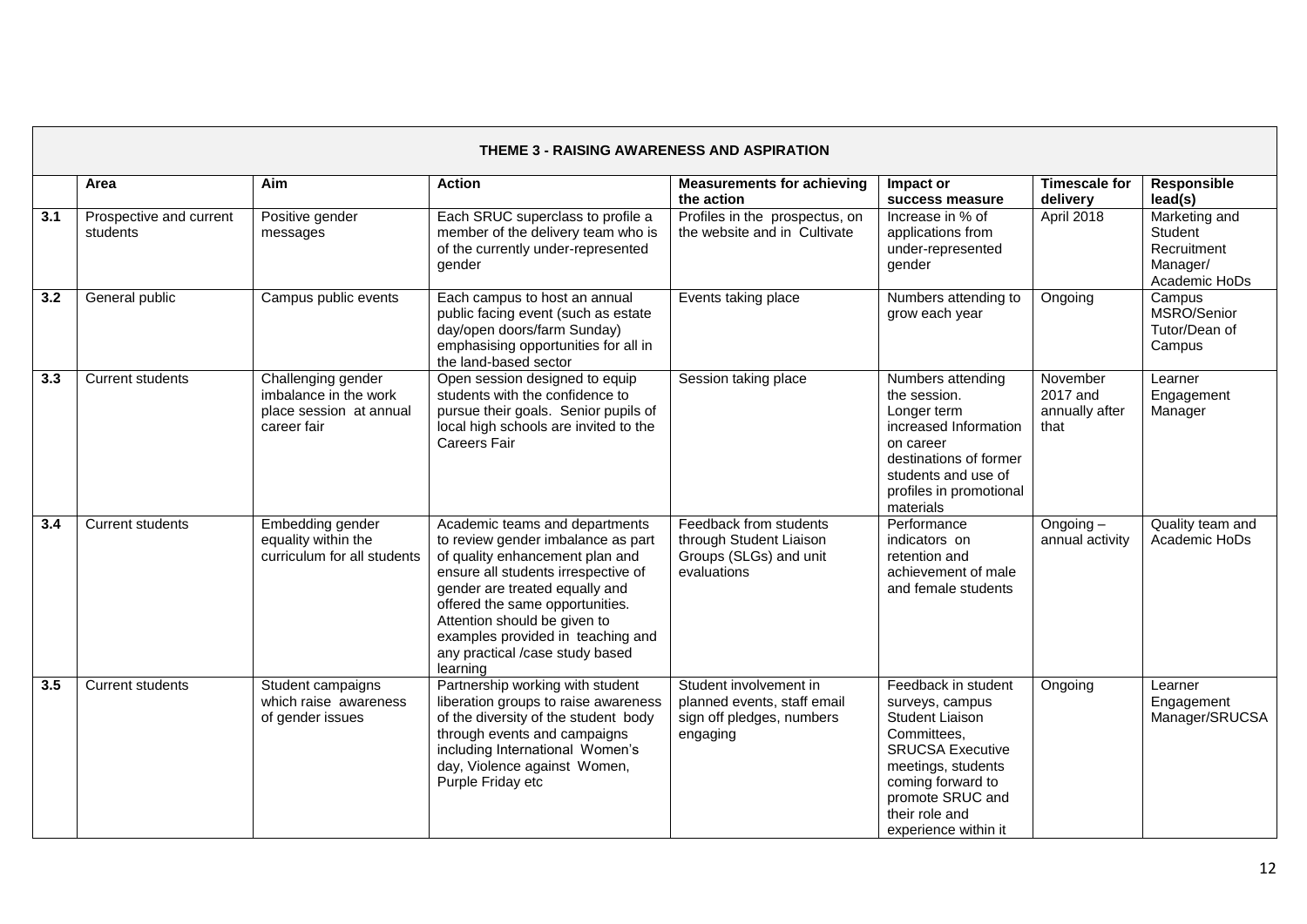|     | Area                                  | <b>Aim</b>                                                                                   | <b>Action</b>                                                                                                                                                        | <b>Measurements for achieving</b><br>the action                                                                          | Impact or<br>success measure                                                                            | <b>Timescale for</b><br>delivery | Responsible<br>lead(s)                                                       |
|-----|---------------------------------------|----------------------------------------------------------------------------------------------|----------------------------------------------------------------------------------------------------------------------------------------------------------------------|--------------------------------------------------------------------------------------------------------------------------|---------------------------------------------------------------------------------------------------------|----------------------------------|------------------------------------------------------------------------------|
| 3.6 | <b>Feachers</b>                       | Positive gender<br>messages through equal<br>gender participation in<br>taster day sessions. | When schools attend on campus<br>taster days (or similar) they will be<br>required to ensure the gender<br>profile of the pupils selecting<br>activities is balanced | Providing teachers with a pre-<br>prepared explanation to the<br>background for this request<br>Taster days taking place | Feedback from the<br>pupils and teachers<br>on whether their view<br>of certain subjects<br>had changed | September<br>2017 onwards        | Marketing and<br>Student<br>Recruitment<br>Manager                           |
| 3.7 | Parents/Teachers/<br>Careers Advisors | Prospectus                                                                                   | Review Equality and Diversity text<br>within the prospectus to include<br>reference to gender imbalance                                                              | Update within 2019 prospectus                                                                                            | Changes made as<br>required                                                                             | February 2018                    | Marketing and<br>Student<br>Recruitment<br>Manager                           |
| 3.8 | Primary Teachers and<br>pupils        | Engagement with World<br>of Work week in Primary<br><b>Schools</b>                           | Each campus to seek to attend<br>their local primary school's World of<br>Work event to discuss career<br>opportunities                                              | Attendance at and feedback<br>from events                                                                                | Increased<br>engagement with<br>Primary school sector                                                   | June 2018                        | Marketing and<br>Student<br>Recruitment<br>Manager                           |
| 3.9 | Teachers / Careers<br>Advisors        | Possible Robertson Trust<br>funded widening access<br>initiative                             | Partake in potential collaborative<br>project funded by the Robertson<br>Trust                                                                                       | Participants in scheme                                                                                                   | Increased<br>engagement with<br>Primary/early<br>secondary sector                                       | June 2018                        | Admissions<br>Manager/<br>Marketing and<br>Student<br>Recruitment<br>Manager |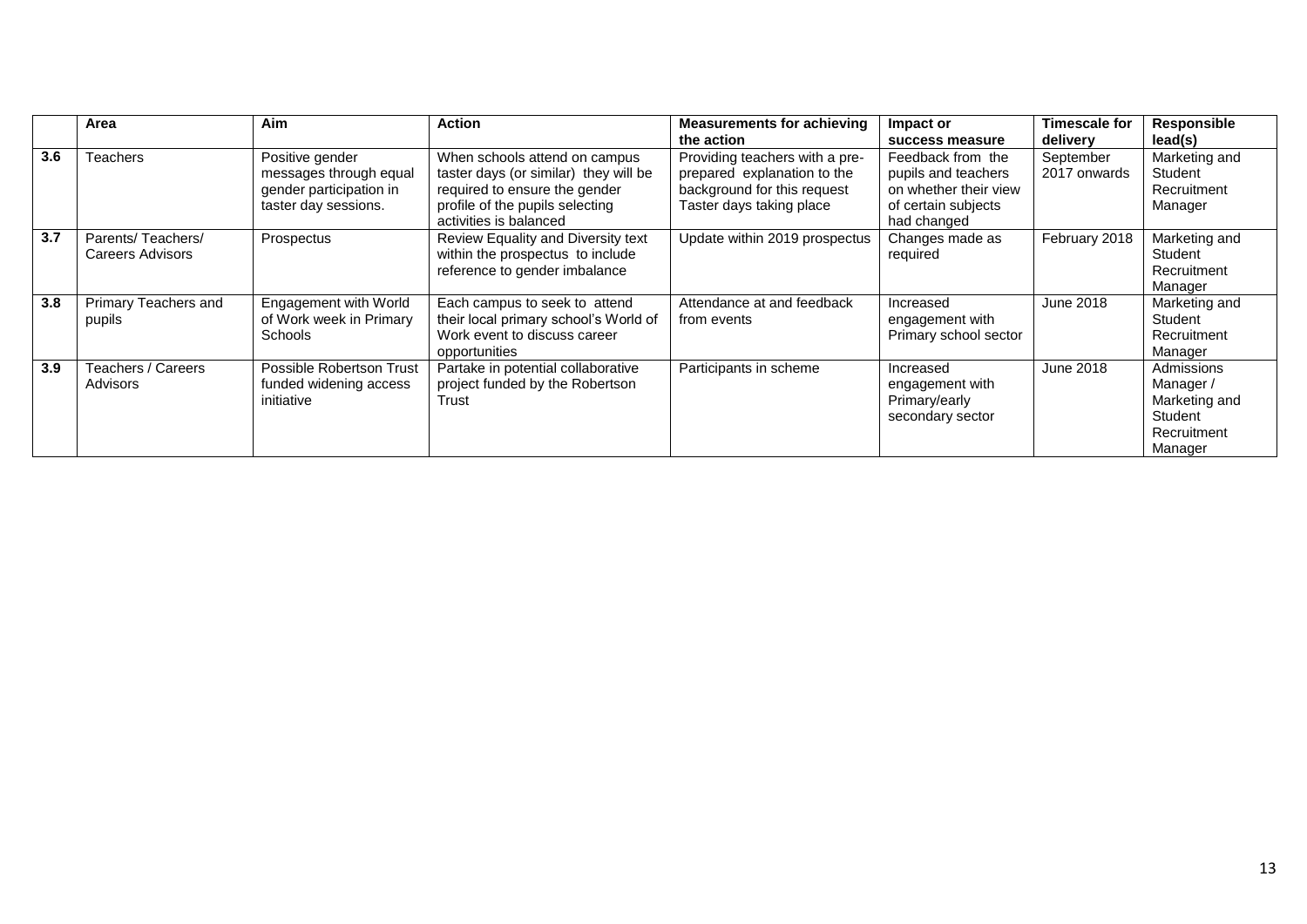|     | <b>THEME 4 - ENCOURAGING APPLICATIONS</b> |                                                                                                         |                                                                                                                                                                                                                                         |                                                                                     |                                                                                                                   |                                                                          |                                                                                                                                                   |  |  |
|-----|-------------------------------------------|---------------------------------------------------------------------------------------------------------|-----------------------------------------------------------------------------------------------------------------------------------------------------------------------------------------------------------------------------------------|-------------------------------------------------------------------------------------|-------------------------------------------------------------------------------------------------------------------|--------------------------------------------------------------------------|---------------------------------------------------------------------------------------------------------------------------------------------------|--|--|
|     | Area                                      | Aim                                                                                                     | <b>Action</b>                                                                                                                                                                                                                           | <b>Measurements for achieving</b><br>the action                                     | Impact or<br>success measure                                                                                      | <b>Timescale</b><br>for delivery                                         | Responsible<br>lead(s)                                                                                                                            |  |  |
| 4.1 | Marketing                                 | <b>Embedding gender</b><br>equality in the<br>prospectus, website and<br>other promotional<br>materials | Language and images to be<br>balanced whilst retaining an<br>honest portrayal of our student<br>population                                                                                                                              | Gender balance across our<br>presentation of the student body                       | Increased number of<br>applications from the<br>under represented<br>gender in our<br>identified<br>superclasses  | First review<br>September<br>2019                                        | Marketing and<br>Student<br>Recruitment<br>team                                                                                                   |  |  |
| 4.2 | Marketing                                 | Our students being the<br>role model for the next<br>intake                                             | Profiles and stories which<br>challenge gender imbalance and<br>stereotypes used in our<br>promotional materials digital<br>media outputs and press releases                                                                            | Gender balance across student<br>profiles                                           | Increased number of<br>applications from the<br>under represented<br>gender in our<br>identified<br>superclasses  | First review<br>September<br>2019                                        | Marketing and<br>Student<br>Recruitment<br>team                                                                                                   |  |  |
| 4.3 | Sector Engagement                         | Findings and actions<br>emerging from our ECU<br><b>Attracting Diversity</b><br>project                 | This three year project includes<br>research, positive intervention,<br>measurement and partnership<br>working with RHET, SAYFC, the<br>sectors and their professional<br>bodies                                                        | Achievement of the project<br>through meeting ECU milestones                        | Improved gender<br>balance in Vet<br>Nursing and Land-<br>based Engineering<br>from start of project to<br>beyond | Project ends<br>2018. Impact<br>to be<br>measured<br>2019/20             | Academic HoDs<br>of Animal and<br>Equine, and<br>Engineering,<br>Science and<br>Technology/<br>Student<br>Recruitment and<br>Marketing<br>Manager |  |  |
| 4.4 | Admissions                                | Awareness of the impact<br>of unconscious bias                                                          | Agenda item at the annual<br>recruitment and admissions<br>roadshow. Analysis of<br>programme data through annual<br>monitoring to identify<br>programmes/cohorts with gender<br>imbalance changes between<br>application and enrolment | Application/Enrolment reports<br>2016 to 2020 entry                                 | Changes in % gender<br>balance of<br>superclasses                                                                 | December<br>2018<br>(roadshow)<br>Annually for<br>analysis and<br>action | Education<br><b>Business</b><br>Support,<br>Marketing and<br>Student<br>Recruitment<br>Manager,<br>Admissions<br>Manager,<br>Academic HoDs        |  |  |
| 4.5 | Marketing                                 | Awareness of impact of<br>unconscious bias                                                              | Unconscious bias training to be<br>delivered to Marketing and<br>Student Recruitment team                                                                                                                                               | Training delivered                                                                  | Greater awareness                                                                                                 | Summer 2018                                                              | Marketing and<br>Student<br>Recruitment<br>Manager                                                                                                |  |  |
| 4.6 | Marketing                                 | <b>Collaboration with STEM</b>                                                                          | Annual STEM competition<br>designed to dispel gender myths<br>within land-based careers                                                                                                                                                 | Increased participation in the<br>competition and increased reach<br>of the results | Positive gender<br>rebalancing in<br>applications                                                                 | Summer 2017<br>and annually<br>thereafter                                | Marketing and<br>Student<br>Recruitment<br>Manager                                                                                                |  |  |